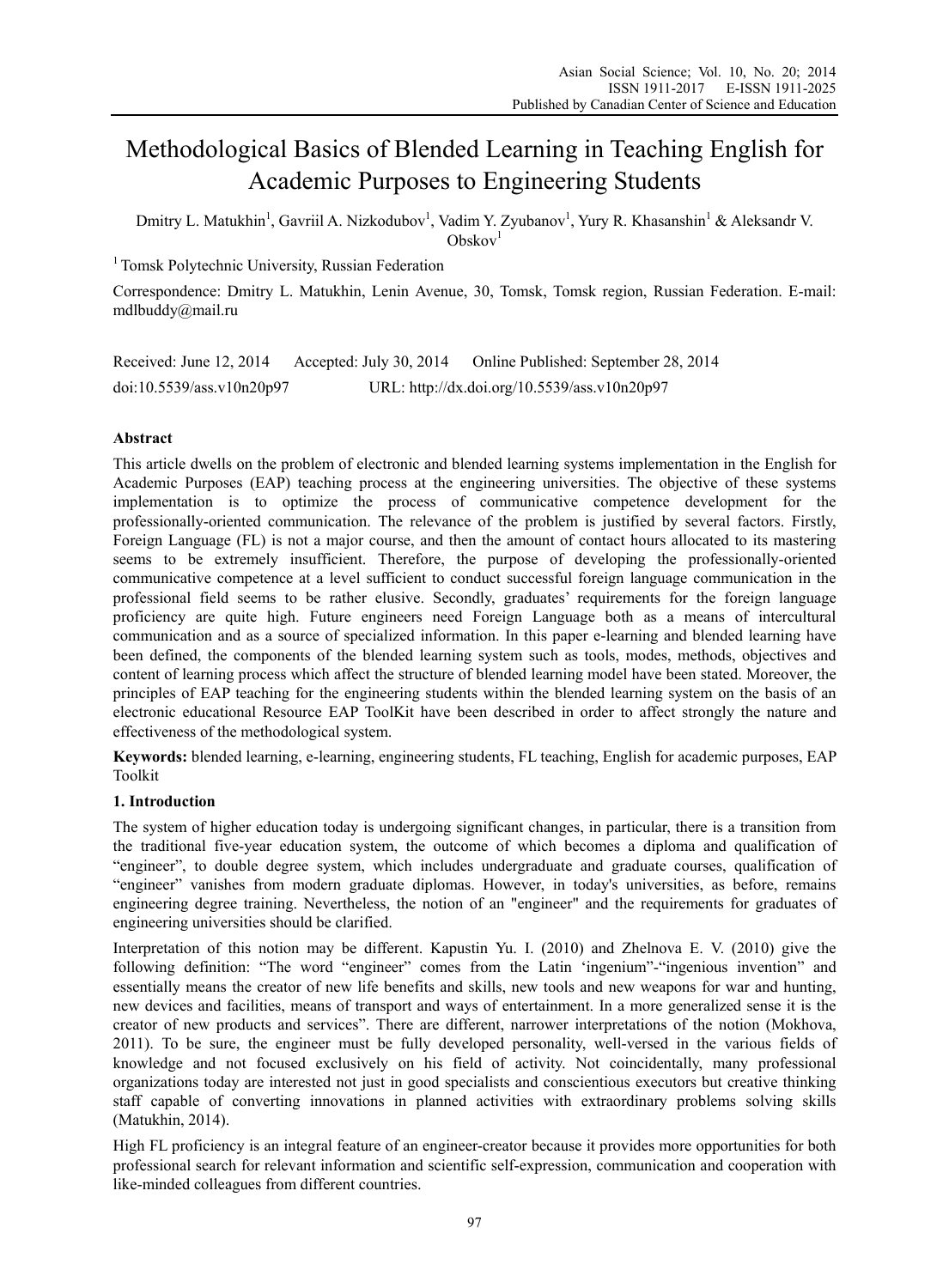Education and learning FL in general and EAP in particular in an engineering university are a complicated task, both for instructors and students. As this course is not a major, the amount of contact hours devoted to it is insufficient; therefore, the purpose of professionally-oriented communicative competence at a level sufficient to conduct successful foreign language communication in the professional field seems elusive (Siemens, 2009).

At the same time, students' requirements for foreign language proficiency are quite high. Future engineers need foreign language both as a means of intercultural communication and as a source of specialized information (Matukhin, 2013).

Therefore, it is necessary to apply the most advanced tools and methods of the educational process that will allow using, in the most efficient way available to the instructor and student, capabilities and resources. The latter include electronic textbooks, manuals, e-learning courses and systems, online training, webinars, e-mail and Internet conference, as well as other facilities, which in the whole constitute the major means for implementing e-learning technologies (Valiathan, 2002).

This paper deals with the theoretical bases of electronic and blended learning in teaching EAP and the development of professionally-oriented FL communicative competence for engineering students.

## **2. Materials and Methods**

The research is based on the scientific papers of domestic and foreign scholars in such areas as general theory of professional education, teaching principles and methods of learning (Jochems, 2004); andragogy, theory and methods of teaching foreign languages (Siemens, 2009), theory and practice of integrating information and communication technologies in the educational process (Desmet & Strobbe, 2011), theory and practice of blended learning (Next Generation Learning Challenges, 2008). Corpus of methods includes general scientific and specific teaching methods: descriptive and comparative methods, method of specification, analysis and synthesis, classification as well as comparative, modeling and systemic-functional methods.

#### **3. Results**

Methodological basics of organizing EAP teaching a as part of e-learning include the principles of educational process, modes of study, tools and techniques. All these components are discussed thereunder. It is reasonable to define the notions used in the article.

E-learning (e-learning)-defined by UNESCO specialists-is learning through the Internet and multimedia resources. This term implies intensive application of computer, multimedia, Internet resources and remote communication systems. In the course of e-learning implementation, many students work independently with electronic materials (textbooks, courses, training systems), while consulting with the instructor remotely via the Internet.

In the same way the Internet communities are created (e.g. a community based on the electronic learning environment "Moodle". The purpose of the latter is to provide students and academic staff with common environment in which they can in handy circumstances for both parties-time, place, etc.-carry out the process of teaching and learning, conduct online tutorials, receive and evaluate writing assignments fulfilled by students, keep records of student's work, etc. Contact hours, in this case, set aside for discussing with students professionally pressing problems (in the foreign language).

The benefits of such training refer to the possibility of instant assignment delivery, as well as the return of the evaluated papers with instructor's recommendations and comments. Thus, e-learning is closely associated with distance learning, may be associated with correspondence learning and is often understood as learning through the Internet. It is often applied by the companies for corporate training and staff development. This mode of study has already been legalized by amendments to the Federal Law "About Education" (Federal Law of the Russian Federation dated February 28, 2012 № 11-FZ "About Amendments to the Russian Federation Law "About Education" regarding the application of e-learning , distance learning technologies").

In accordance with this law, e-learning is defined as "organization of the educational process based on information contained in databases and used in educational programs, information technologies that provide its processing, hardware, as well as information and telecommunications networks, ensuring the transmission of information via communication lines, interaction of participants in the educational process".

However, teaching EAP is associated with a number of features that reduce the effectiveness of e-learning in its pure form. In particular, the purpose of teaching EAP for engineering students is to develop professionally-oriented communicative competence, which is almost unattainable due to extremely insufficient number of contact hours and implementing just e-learning technology.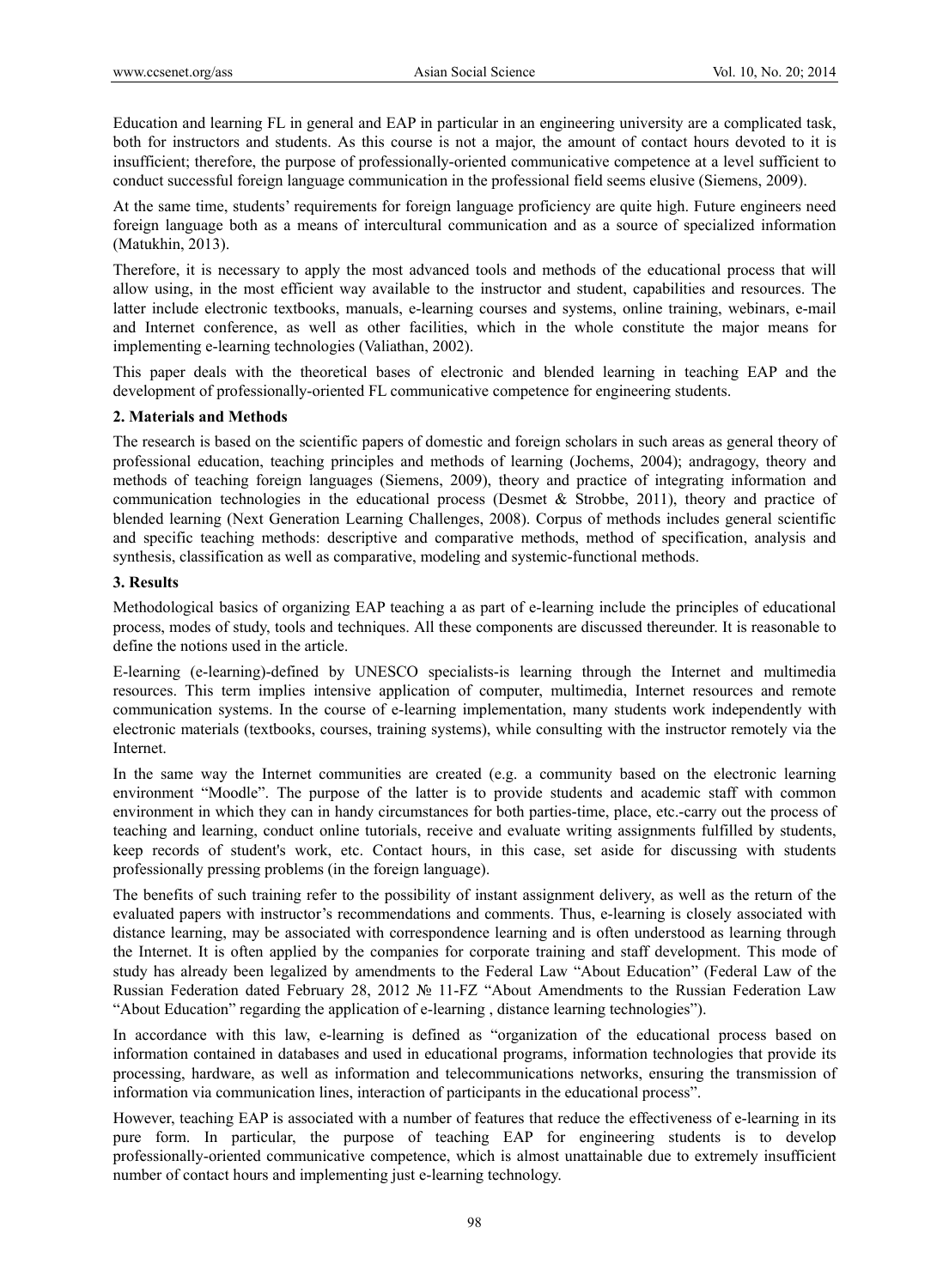This goal seems achievable provided that professionally-oriented communication is effectively organized in class. In this case, it is reasonable to use blended learning technology.

The latter allows us to combine capabilities of e-learning and face-to-face communication with an instructor and classmates. On the one hand, leading role refers to self-study using electronic resources, on the other hand, contact hours are diverted to developing communicative competence and not to checking out the homework.

There are many approaches to the definition of blended learning. Most of them agree on the combination of face-to-face and distance activities using electronic information and communication means.

Thus, blended learning is defined as integration of strict formal learning tools-working in class, studying of theoretical background-with informal, for example, discussion via e-mail and Internet conferences, combination of different modes of content delivery, training that merges various types of learning activities (including in-class learning, e-learning and learning in the workplace), combination of "face-to-face" and "on-line" communication, supervised and independent choosing the ways to achieve their goals and objectives (Rossett & Douglis, 2009).

Following Donald Clark (2009) in his article "Blended Learning", we define blended learning as implementing, in one way or another, electronic and in-class learning.

Thereby, blended learning is a training method that combines the benefits of in-class learning and e-learning. Autonomous students' work over electronic materials on-line is "blended" with face-to-face work in the group with an instructor. Such organization of the educational process is characterized by the following benefits:

1) Blended learning allows students to acquire new knowledge independently, using electronic resources; meanwhile, actively practice new skills in class through intensive communication with an instructor and other course participants (classmates). This feature is highly relevant for the development of professionally-oriented communicative competence for engineering students.

2) Blended learning allows balancing basic and background knowledge of all students in the group (ultimately bring the group to the desired level) due to the self-study of theoretical materials offered by an instructor and implementation of the proposed additional exercises. Thus, individual student's approach is realized within the heterogeneous group in terms of FL proficiency.

3) Blended learning allows diversifying the modes of learning organization (e.g. face-to-face activities-in-class learning, tutoring by email, blogging, chatting, etc.).

4) Blended learning stimulates the development of self-learning skills and data retrieval (the need for mastering the material self-confidently promotes responsible attitude to learning, time management, personal activity in search for information).

5) As announced, blended learning accounts for individual features of perceiving information (students have individual characteristics of perceiving and processing information).

There are various models of blended learning organization. Most researchers identify two approaches to the organization of blended learning.

Proponents of the first approach understand blended learning as a mode of educational process, which is based on the distance learning course that integrates some active learning methods implemented in class activities with students. Theoretical material is mastered through e-learning course, which involves student's self-study but in class skills are practiced and reinforced based on the game like methods, active discussions, search for solutions, etc. (Thorne, 2004; Bersin, 2004).

According to the second approach, blended learning is implemented as a model based on distributed information and educational resources for in-class learning using elements of asynchronous and synchronous distance learning (Valiathan, 2010). When organizing foreign language learning in an engineering university, it seems appropriate to base on the second model of blended learning, where e-learning methods are integrated into in-class learning. Contact hours are diverted to an active FL discussion of the issues related to the future professional activities. Preparing for this discussion is carried out by means of blended learning.

The main components of the blended learning model in relation to the course of "English for Academic Purposes" are as follows:

 content component, assuming natural combination of theoretical knowledge in the course of study and personally meaningful tasks that promote student as a specialist in a particular area;

• instrumental component that involves distance (electronic) learning technologies in the educational process, management system and assessment, including criteria and indicators of students' outcomes.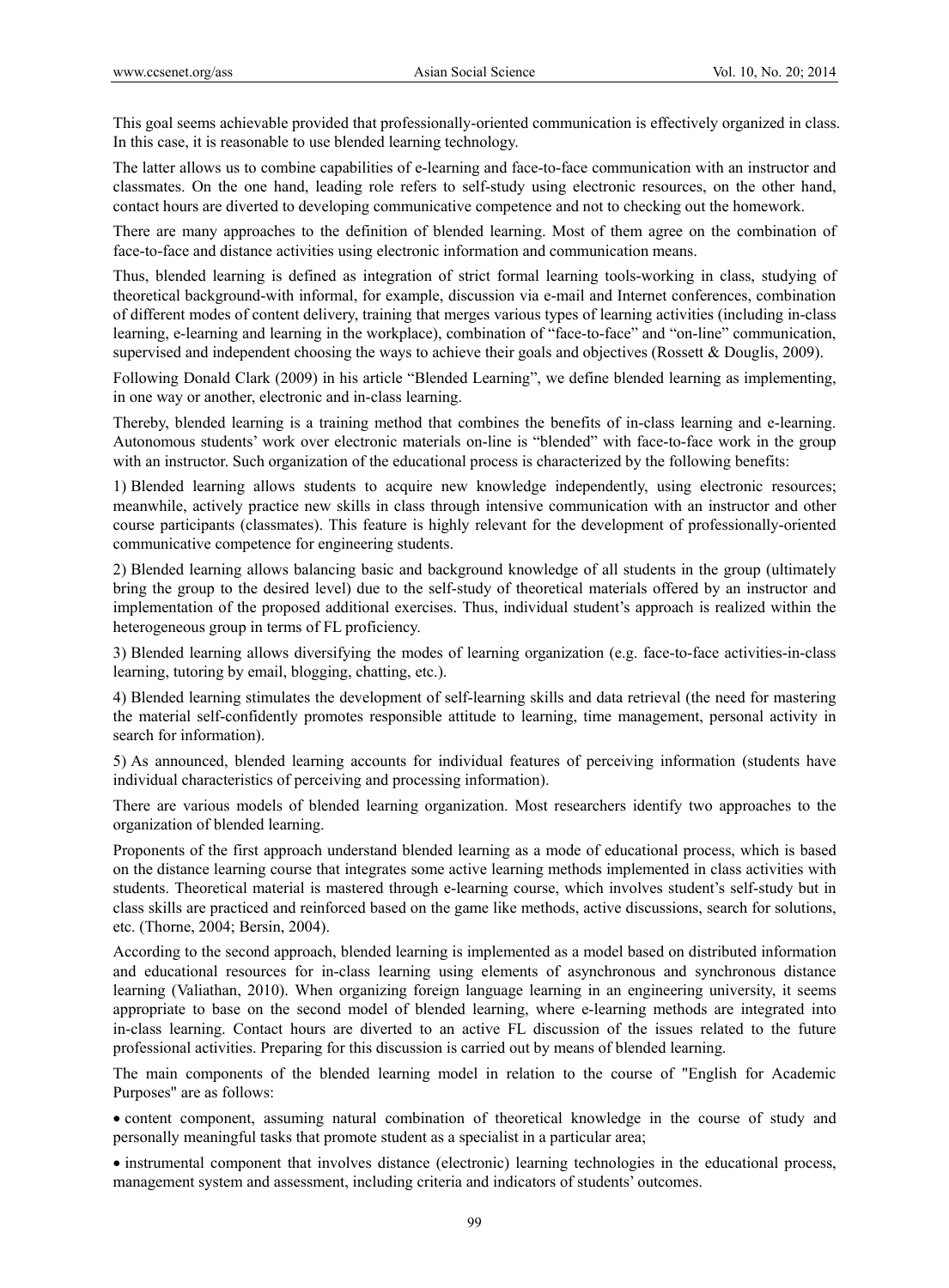These components, borrowed from Kapustin Yu. I. (2010), whose research interests involve programming learning, has been processed in accordance with the needs of foreign language as a subject. These aspects determine organizational modes of joint activity of the instructor and the student.

When organizing educational process within the blended learning it is necessary to combine group and individual, real and virtual modes of study, in addition to traditional modes of teaching foreign language. In relation to the course of English for Academic Purposes in an engineering university, the proposed blended learning model involves rather focused, intense and controlled students' self-study who performs tasks assigned by the instructor using e-learning tools and practices their foreign language skills in professionally-oriented communication in the classroom. Following Riznar (2010), we specify that students' self-study in the course of EAP teaching includes as follows:

 performing vocabulary and grammar tasks that traditionally occupy a lot of time in class. Assessment of such tasks can be carried out through the electronic learning environment;

- performing writing tasks that imply various modes of assessment;
- performing tasks aimed at the developing listening and reading skills;
- writing various types of essays and reports;
- reviewing, project activities and their subsequent presenting in class.

When organizing educational process based on the blended learning model, content, methods and modes of study are selected on the basis of their compliance with the learning objectives and the effectiveness of the learning process. They are presented in the form of teaching materials, including electronic textbooks, workbooks both hard copy and electronic version, test booklets, self-study manuals, audio, video, CD, etc. As regards selection of teaching material application of a textbook in its traditional mode has not lost its relevance but students should be able to choose the most convenient mode of introducing teaching material (Global Understanding, 2011).

There is no doubt that all the selected tools, modes and methods, objectives and content of learning process affect the structure of blended learning model, in other words, combination of the selected components directly affect the nature and effectiveness of the methodological system.

It is well known that teaching FL is subject to various general didactic and methodological principles. The success and effectiveness of teaching English for Academic Purposes in an engineering university based on electronic and blended learning is provided in accordance with the following principles:

1) Principle of consciousness. Implementation of blended learning in EAP teaching for engineering students is based on conscious attitude to FL learning and to the modes of study.

2) The principle of diligence is inseparable from electronic learning or blended learning, since the mode of organization involves a high level of students' autonomy.

3) The principle of "learning endurance" is ensured by opportunities offered by blended learning-student can return to any step in the e-course to work out once again the most challenging tasks.

4) The principle of account for students' individual features which is most fully realized within the computer courses. It's provided by individual ways of learning activities, choice of the individual rate, support tools to individual learning and adaptation of the learning system to the individual features of a student.

5) The principle of commitment to the specific students is one of the key as in the course of professional training it's necessary to take into account individual psychological features of students, as well as the scope of their professional activities.

6) The principle of stimulating and motivating students toward the positive attitude to learning which involves creation of learning environment resulting in the emergence and maintenance of learning motivation (Blended learning, 2009).

Blended learning technology described there in before could be implemented in the EAP teaching for engineering students (undergraduates, graduates) and academic staff by means of such an electronic educational Resource as EAP ToolKit which provides methodological support throughout the period of teaching EAP (Electronic educational Resources EAP Toolkit, 2013).

The Resource contains seven sections including 114 topics, each of which is composed of a certain number of tasks designed for self-study and in-class activities. EAP ToolKit includes the following sections:

1) The ability of learning (Learning skills).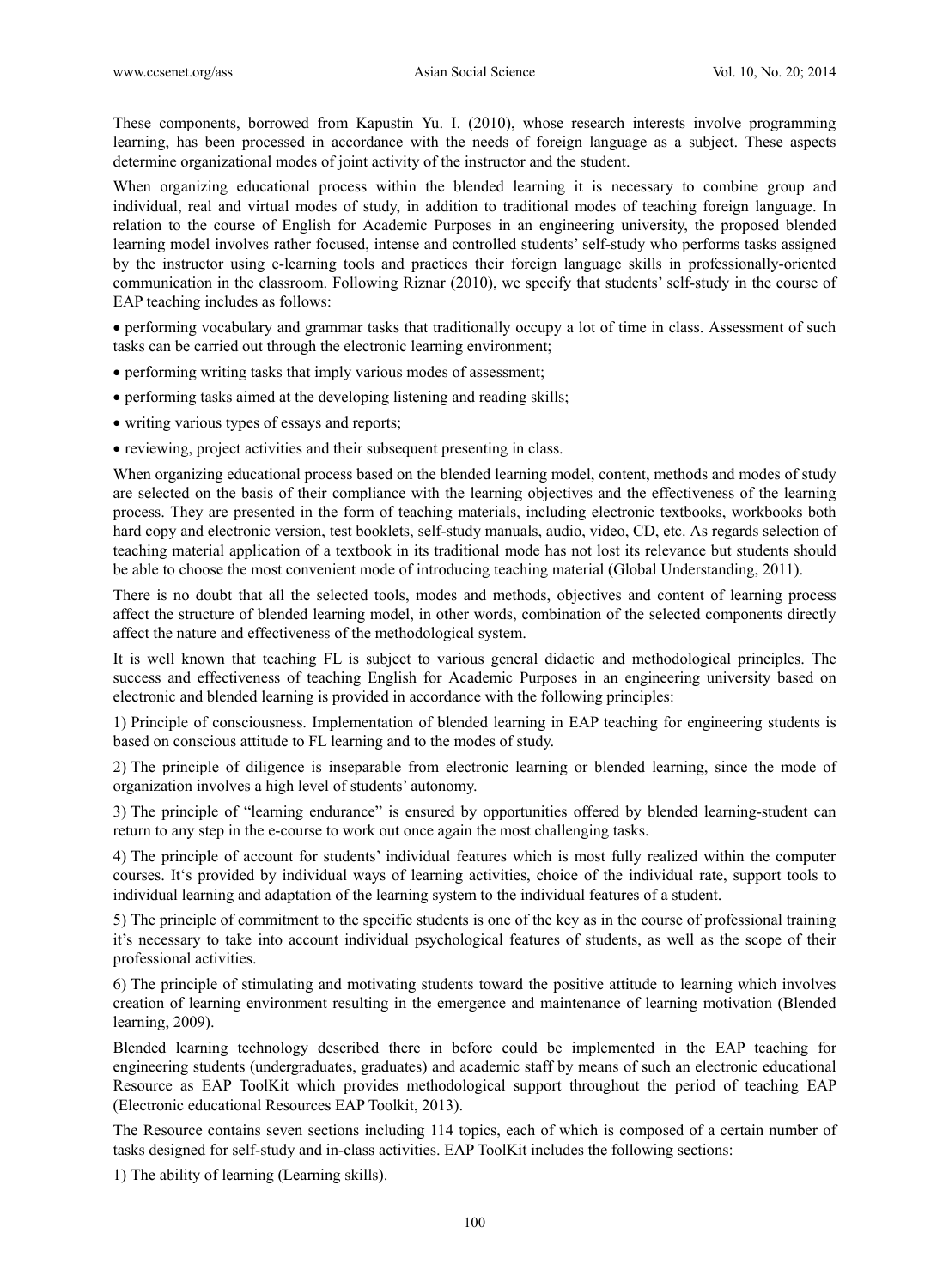2) Academic Writing (Academic writing).

3) Vocabulary for Academic Purposes (Vocabulary for academic purposes).

4) Grammar for Academic Purposes (Grammar for academic purposes).

5) Reading and critical thinking (Reading and Critical thinking).

6) Listening and note-taking (Listening and Note-taking).

7) Ability to communicate (Communication skills).

Common to all the sections are such categories as structure, design, number and volume of tasks, worksheets, focus on the development of analytical thinking and autonomous learning, didactic potential of additional resources. Then follows a processing analysis of the Resource by the sections, including its potential to be integrated into the syllabus (Slesarenko & Prokhorets, 2014).

## Design and navigation

All the Resource assignments are designed in an interactive manner and provided with media support, accompanied by feedback with suggested answers, examples and explanations. EAP Toolkit elements, in general, allow us to organize step-wise mastering the materials, which are divided into didactic units. This Resource possesses simple, functional, well-balanced and intuitive interface that allows us to consider good prospects and wide scope of EAP ToolKit as a self-study means for EAP learning.

#### Number and volume of tasks

Each topic offers 2 to 4 tasks. On average, mastering one topic takes 20 to 60 minutes of in-class activity based on the detailed discussion of the presented material.

## Didactic worksheets

Some sections include worksheets (e.g. Learning Skills, Communication skills), didactic handouts (e.g. Reading and Critical Thinking) which can be printed for further analytical work. Reading and Critical Thinking section contains texts for performing online tasks.

Development of analytical thinking and autonomous learning

 Almost all the sections are provided with the tasks for the development and improvement of analytical thinking skills and autonomous learning.

## Didactic potential of additional resources

The Resource is provided with additional reference materials (Dictionary, Glossary, Weblinks, References) and explanatory notes (Show Help). The option of looking up the glossary should be highlighted, which allows students to organize terminology. In addition, variety of dictionaries is a functional tool for mastering unfamiliar vocabulary. Feedback and explanatory notes are also well represented, so students aren't expected to have objective difficulties in their interpretation.

## **4. Discussion**

Electronic educational Resources EAP ToolKit possesses great didactic potential; it is distinguished by ease of navigation and interface, splendid design, a variety of tasks, extensive vocabulary and a feedback option. In our view, the Resource can be used as a means of EAP teaching for engineering students through the implementation of blended learning technologies. Moreover, EAP Toolkit as a part of the blended learning technology allows us to create units, modules and successfully integrate them into the existing syllabus. However, the main obstacles, when dealing with EAP Toolkit, refer to inadequate students' foreign language skills to perform certain tasks associated with listening, grammar as well as difficulties of the task translation due to abundance of new terminology.

## **5. Conclusion**

To sum up, undergraduates and graduates are psychologically considered as adults, consciously treating their professional choice and future career. They also possess some features peculiar to adult learners, namely: practical orientation associated with awareness of professional prospects, the need for learning justification that is closely associated with the motivation and the need for autonomy that is inherent in this age group. These qualities of undergraduate and graduate students not only should be used in EAP teaching but also to be maintained and developed through the appropriate modes of study. It should be emphasized that in the case of competent blended learning organization based on the given didactic and methodological principles, limited combination of face-to-face and electronic FL learning in accordance with the adequate set of means and